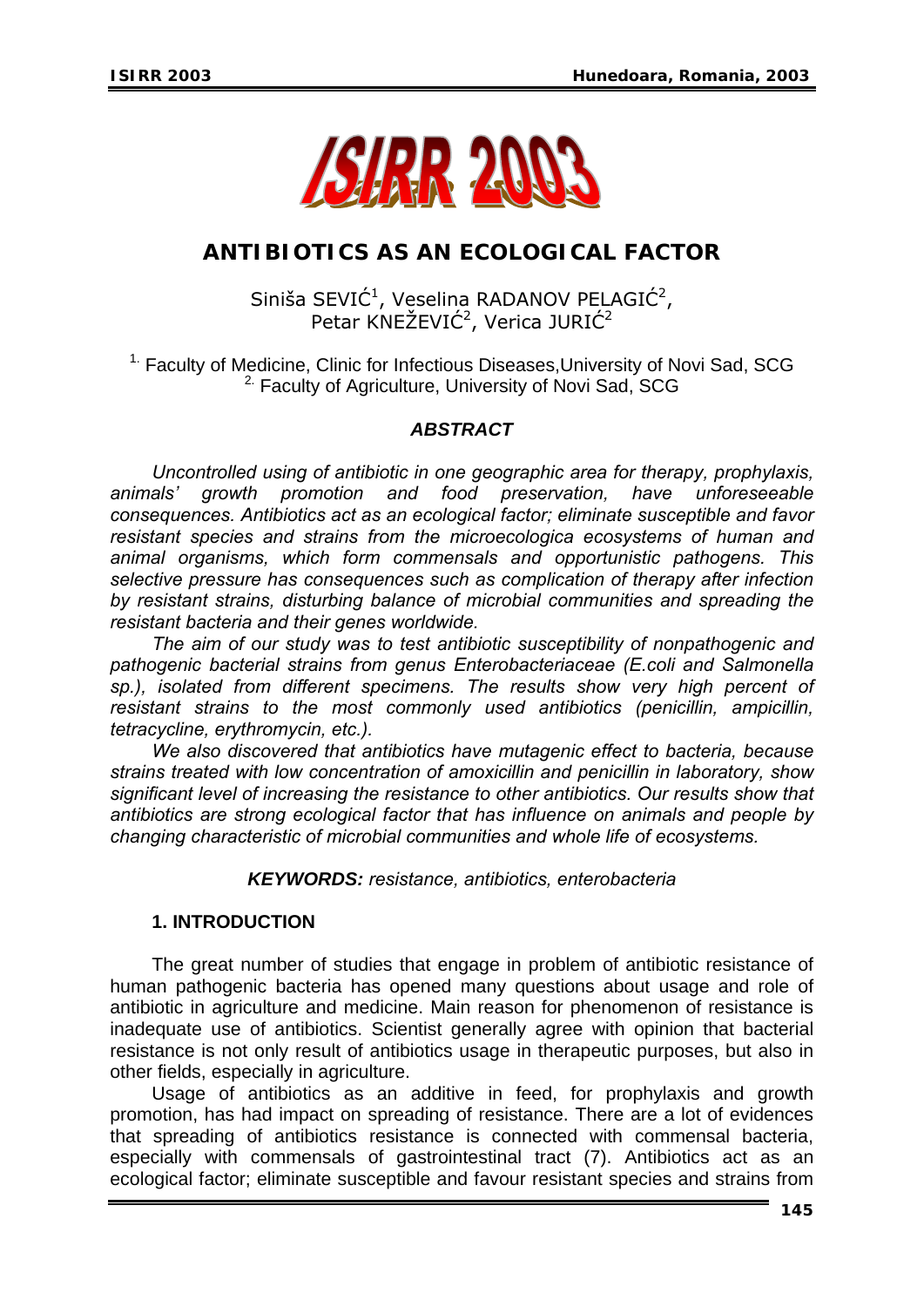the micro ecological ecosystems of human and animal organisms, which form commensals (non-pathogenic bacteria) and opportunistic pathogens. So, intestinal micro flora is carrier of resistance genes to many antibiotics and these bacteria reach into milk, meat, water and other mediums by fecal contamination. According to this, intestinal bacteria are one of the reservoirs of resistance genes and they are able to transmit these genes to sensitive pathogenic bacteria.

Quantity of antibiotics that are used in the world decrease every day, and one half is produced for human usage.. Bacteria from Enterobacteriaceae in animal gastrointestinal tract are especially exposed to antibiotics, because this therapeutics are being added into water and food. Also, these bacteria, when expire by feces or urine in environment, could be exposed to antibiotics taht are excreted in their active form from body and could cumulate in environment ( 2, 7 ). For example, during fish feeding has been estimated that 70-80% of antibiotics used for therapy of fish, could be detected in the water sediment. About  $25x10^6$  kilograms of antibiotics are used every year for prevention infectious diseases and promotion of animal growth. In European Union, 3000 tones per year are used by veterinarian for therapy. In the US this quantity is about 8.500-11.200 tones ( 3 ). One part of these antibiotics is degraded in intestinal tract, but other is excreted in environment.

Because of this disturbing situation we examined resistance of strains of *E. coli* and *Salmonella typhimurium and S. enteritidis* isolated from different speciment. Also, we examined changes in sensitivity of some strains when these are exposed to low doses of antibiotics.

### **2. MATERIALS AND METHODS**

Strains of *S. enteritidis*, *S. typhimurium* and *E. coli* were isolated from different materials (feed, animal feces, pigs, poultry and human infants) during routine bacteriological control. For isolation and subcultivation of test strains we used Endo agar, brilliant green agar, MacConkey agar, and nutrient broth. Identification of strains was performed by standard bacteriological methods.

Test strains of *S. enteritidis* and *E. coli* have been isolated from feed and feces. Strains were inoculated in nutrient broth and incubated at  $37^0C$  24 hours. After this period all strains were tested by Kirby Beyer method. One milliliter of culture suspensions were spread on Muller Hinton plate. Susceptibility of strains was tested penicillin, streptomycin, ampicillin, neomycin, erythromycin, tetracycline, cephalexin, chloramphenicole, gentamicin, and linkomycin.

Susceptibility of two test strains of *E. coli* and *S. enteritidis* was examined in vitro before and after incubation with low doses of antibiotics. Selected strains of *S. enteritidis* and *E. coli* were suspended in 1% peptone water and physiological saline, with dense of 8 MC. In these suspensions was added low concentration of penicillin or amoxicillin, they were stored at  $37^{\circ}$ C 48 h and than tasted to antibiotic susceptibility. The experiment was repeated four times. Susceptibility of strains was detected by Kirby Beyer method.

#### **3. RESULTS AND DISCUSSION**

Results of susceptibility of *E. coli, S. entritidis* and *S. tiphimurium* are showed in table 1 and 2.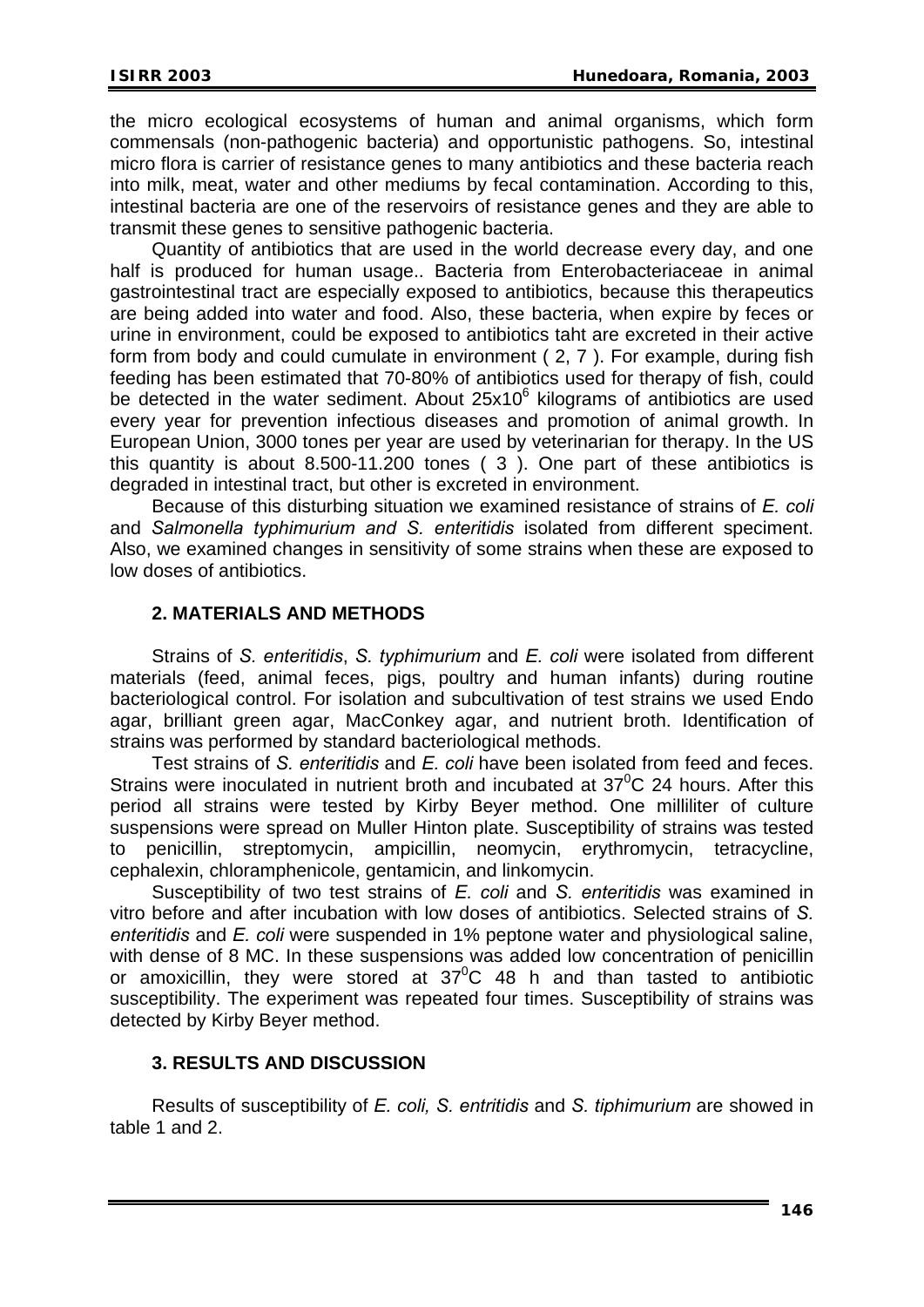|                    | S.enteritidis |       |                | S.typhmurium |             |       |
|--------------------|---------------|-------|----------------|--------------|-------------|-------|
| <b>Terapeutics</b> | Poultry       | Feed  | Animals' feces | Poultry      | <b>Pigs</b> | Feed  |
| penicilin          | 60,15         | 82,14 | 60,12          | 69,14        | 98,18       | 60,12 |
| streptomicin       | 50,6          | 49,9  | 52,11          | 49,2         | 45,8        | 50,00 |
| ampicillin         | 75,16         | 75,15 | 88,18          | 75,16        | 78,17       | 75,00 |
| neomicin           | 82,17         | 74,14 | 89,18          | 72,14        | 65,13       | 76,16 |
| erythromycin       | 100           | 90,19 | 86,18          | 82,17        | 98,19       | 88,17 |
| tetracycline       | 100           | 78,17 | 76,16          | 100,00       | 98,19       | 75,00 |
| cephalexin         | 62,14         | 64,13 | 50,00          | 51,11        | 50,00       | 62,12 |
| chloramphenicol    | 90,19         | 88,18 | 99,19          | 60,12        | 75,00       | 74,14 |
| gentamicin         | 43,7          | 39,6  | 25,5           | 49,95        | 49,99       | 39,70 |
| linkomicin         | 100,0         | 99,19 | 100,00         | 88,18        | 78,16       | 99,19 |

*Table 1. Resistance (%) of S.enteritidis and S.typhmurium isolated from different animal speciments* 

| <b>Table 2.</b> Resistance (%) of E. coli isolated from diifferent speciments |  |  |
|-------------------------------------------------------------------------------|--|--|
|-------------------------------------------------------------------------------|--|--|

| <b>Terapeutics</b> | <b>Poultry</b> | <b>Pigs</b> | Feed  | Animals' feces |
|--------------------|----------------|-------------|-------|----------------|
| penicilin          | 69,14          | 89,18       | 50,00 | 79,80          |
| streptomicin       | 60,12          | 44,90       | 71,14 | 59,11          |
| ampicillin         | 98,18          | 77,72       | 65,13 | 77,17          |
| neomicin           | 67,13          | 68,17       | 50,00 | 62,12          |
| erythromycin       | 98,19          | 99,19       | 91,18 | 98,19          |
| tetracycline       | 98,19          | 75,00       | 74,14 | 81,17          |
| cephalexin         | 26,00          | 49,90       | 45,80 | 25,00          |
| chloramphenicol    | 88,18          | 98,29       | 76,00 | 99,00          |
| gentamicin         | 49,20          | 47,35       | 49,00 | 38,00          |
| linkomicin         | 78,17          | 88,25       | 76,16 | 77,17          |

Our investigation showed high percent of resistant strains from animal, food and feces and can be explained by prolonged usage of these antibiotics on animal farms. This opinion is supported by studies of geneticists that showed that the same resistance genes can be found in the bacteria of animals and humans (12). Sunde et al. (10) was examined about 1200 strains of *E. coli* from health and ill pigs and found that the least resistance for an antibiotic was 100%, and that the most resistance was to streptomycin, sulfonamide and tetracycline. Similar results of *E. coli, Haemophylus influenzae* and *S.aureus* resistance was obtained from volunteers (4). Our experiment showed that 44,90 - 71,4% of tested isolates was resistant to streptomycin. Our results are in correlation whit these findings. Resistance of *S. tiphimirium*, *S. enteritidis* and *E. coli* isolated from human infants is shown in table 3.

| <b>Table 3.</b> Resistance of S. enteritidis, S. typhimurium i E. coli isolated |
|---------------------------------------------------------------------------------|
| from human infants                                                              |

| antibiotics   | <b>S.enteritidis</b> | S.typhimurium | E.coli |
|---------------|----------------------|---------------|--------|
| ampicillin    | 3,2                  | 75            | 16,7   |
| cephalexin    | 15,9                 | 32,9          | 33,3   |
| cefotaxime    |                      |               | 16,7   |
| gentamicin    |                      | 0,9           | 0,9    |
| trimetoprim   | 1,8                  | 1,8           | 2      |
| norfloxacin   |                      |               |        |
| ciprofloxacin |                      |               |        |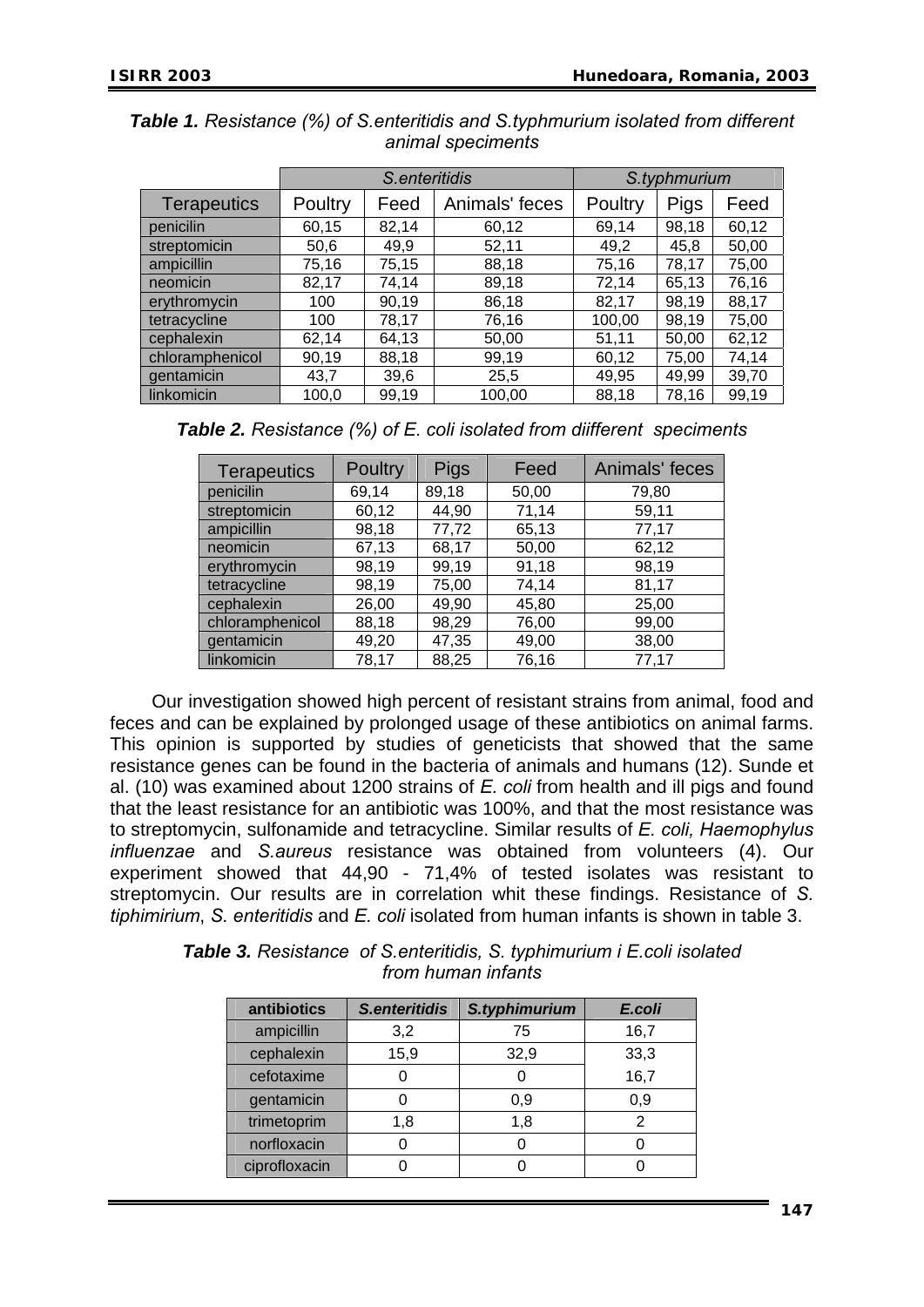The low percent of resistant strains from human infants is probably resulting from infection with strains that are highly sensitive and that could not infect adults that use some of these antibiotics time to time. Some of these strains are commensal and opportunistic pathogens, especially to infants, and because there is no time to develop resistance they are still sensitive. Our opinion is that during the life, some of these bacteria, persisting as commensal, have a great chance to develop resistance or to gain resistance genes from other bacteria that will reach to gastrointestinal tract. Also, antibiotics used in this test are less common used.

Results of susceptibility of S. enteritidis and *E. coli* strains before and after exposure to low doses of antibiotics are showed in table 4 and 5.

| <b>Terapeutics</b>     | 1% peptone water |           |             | <b>Physiological saline</b> |            |             |
|------------------------|------------------|-----------|-------------|-----------------------------|------------|-------------|
| <b>Antibiotics</b>     | control          | penicilin | amoxicillin | control                     | penicillin | amoxicillin |
| <b>Penicillin</b>      |                  |           | R           |                             | R          |             |
| <b>Streptomycin</b>    |                  | R         |             | S                           |            |             |
| <b>Ampicillin</b>      |                  |           |             |                             |            |             |
| <b>Neomycin</b>        | S                | R         | R           | c                           | R          | R           |
| <b>Erythromycin</b>    |                  |           |             |                             | R          | R           |
| tetracyckine           |                  | R         | R           | R                           | R          | R           |
| <b>Cefalexin</b>       |                  |           |             |                             |            |             |
| <b>Chloramphenicol</b> | S                |           | S           | S                           |            |             |
| <b>Gentamicin</b>      |                  |           |             |                             |            |             |
| Linkomycin             | R                | R         | R           |                             | R          |             |

*Table 4. Susceptibility of S. enteritidis stored in 1% peptone water and physiological saline with antibiotics* 

R- *resistant*, I- *intermediary susceptible* S- *susceptible*

Tested strains showed different susceptibility to used therapeutics. Resistance to linkomycin was detected before and after exposure to low doses of antibiotics. Supplementation of low doses of penicillin did not have any effect to change resistance of tested strain to penicillin, cephalexin, erythromycin and tetracycline. These results can be explained with fact that these four antibiotics are wide used in veterinarian medicine. Amoxicillin, added in physiological saline had effect on change of resistance to erythromycin and tetracycline. Resistance to erythromycin and tetracycline can be explained with their frequent usage to prevention and therapy of animals' infectious diseases from our area. Susceptibility of strains to chloramphenicol decreased after supplementation of penicillin. Susceptibility of strains stored in 1% peptone water was considerably greater to streptomycin and gentamicin than susceptibility of strains stored in the physiological saline.

*Table 5. Susceptibility of E. Coli strains stored in 1% peptone water and and physiological saline with antibiotics* 

| <b>Terapeutics</b>  | 1% peptone water |           |             | <b>Physiological saline</b> |            |             |
|---------------------|------------------|-----------|-------------|-----------------------------|------------|-------------|
| <b>Antibiotics</b>  | control          | penicilin | amoxicillin | control                     | penicillin | amoxicillin |
| <b>Penicillin</b>   | R                | R         |             |                             | R          |             |
| <b>Streptomycin</b> | S                | R         |             | S                           |            | S           |
| <b>Ampicillin</b>   |                  |           |             |                             | R          | R           |
| <b>Neomycin</b>     |                  |           |             |                             | R          | R           |
| Erythromycin        |                  | R         | R           | R                           | R          | R           |
| tetracyckine        |                  | R         | R           | R                           | R          | R           |
| <b>Cefalexin</b>    | R                | R         |             |                             | R          |             |
| Chloramphenicol     | S                | S         | S           | S                           |            | S           |
| <b>Gentamicin</b>   |                  | R         |             | S                           |            |             |
| Linkomycin          | R                | R         | R           | R                           | R          | R           |

R- *resistant*, I- *intermediary susceptible* S- *susceptible*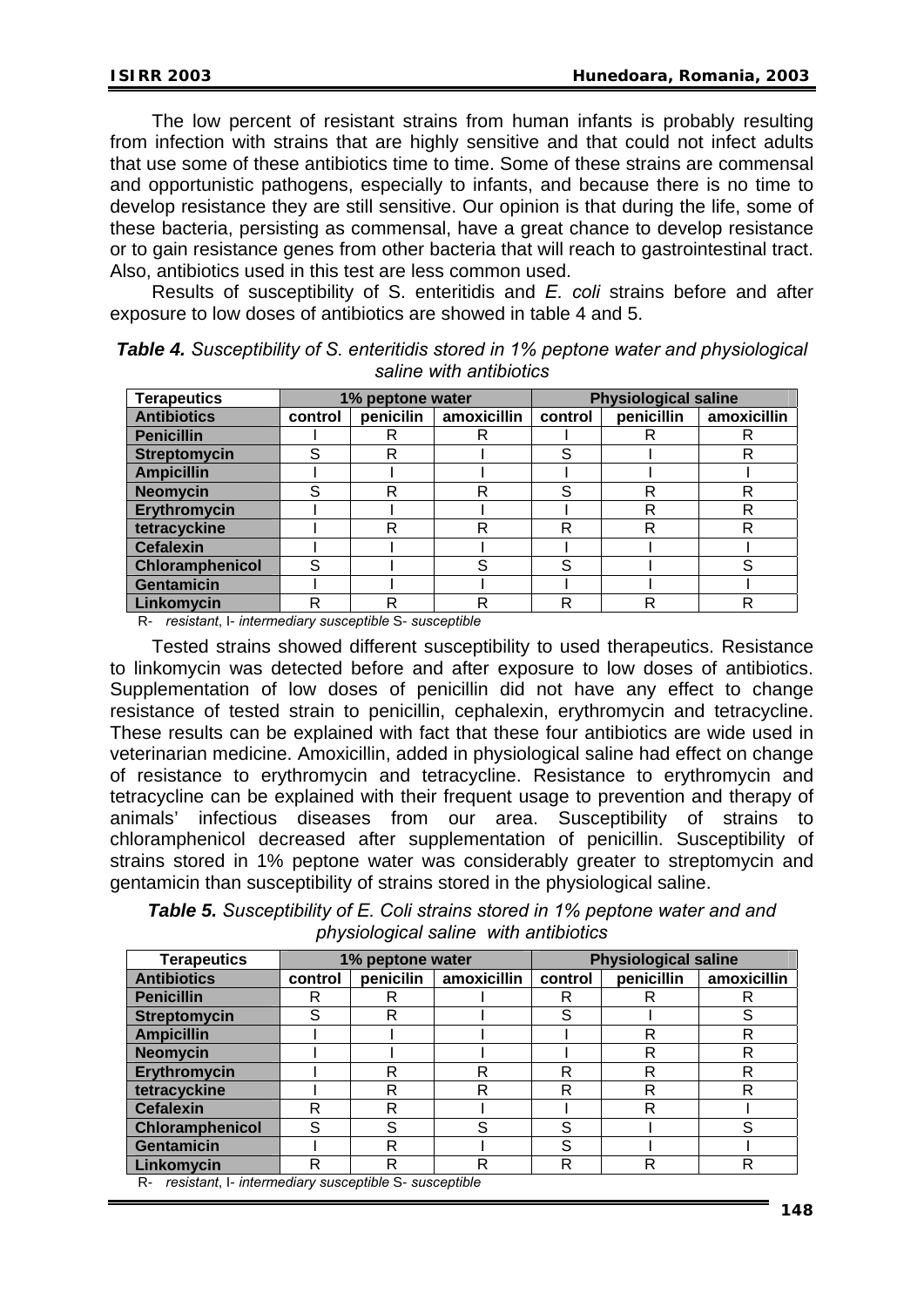All tested *E. coli* strains were resistant to linkomycine. Strains from both medium have showed lower susceptibility to amoxicillin, erythromycin, caephalexin, and gentamicin. This susceptibility was not changed after exposure of test strains to low doses of antibiotics, except when they were treated with erythromycin. Streptomycin and neomycin showed the most similar effects to change resistance pattern of tested strains. These results can be consequence of their common origin (they are product of Streptomycetes). According to Egorov ( 5 ), effect of neomycine to many bacteria is greater. So, these results confirm similarity of this therapeutics.

Resistance, impact of antimicrobial additives, as well as monitoring of change of susceptible bacteria to chemotherapeutics have been interesting to scientist for a long period ( 9,12 ). Other studies also support our results and statements. Kelley et al. ( 6 ) tested resistance of enterobacteria and *P. aeruginosa* isolated from cover for chicken treated with 12 different antibiotics. Results of this experiment showed that strains were multi resistant to them. Bailey et al.( 1 )discovered that different antimicrobial additives in different combination had impact on decreasing of number of *Salmonella sp.* in chicken caecum. Tassios at al. ( 11 ) monitored decreasing in number of infections caused by *S. enteritidis* during seven years in Greek. They found that strains resistant to ampicillin and doxycyclin showed cross resistance whit therapeutics from other classes, especially sulphonamide and streptomycin. Examination of other bacteria also showed that low doses of antibiotics have impact on resistance occurrence. For example, after usage of subinihibitory doses of linkocyn for treatment diseases caused by *Staphilococcus aureus* in cow, isolates from milk show resistance and change in morphology ( 8 ).

#### **4. CONCLUSION**

 According to our results, it is obvious that resistance problem is ecological. In the competition between resistant and sensitive bacteria, antibiotics act as an ecological factor that encouraged growth of resistant strains. Also, antibiotics have a mutagenic effect to bacteria, because strains treated with low concentration of amoxicillin and penicillin in laboratory, show significant level of increasing the resistance to other antibiotics.

### **5. REFERENCES**

- *1. Bailey, J.S., et al: Effects of anticoccidial and antimicrobial feed additives on prevention of salmonella colonization of chicks treated with anaerobic cultures of chicken feces. Avian Dis. 32, 324.1988.*
- *2. Chandwick,J.Goode, West Sussex, In Antibiotic Resistance:Origins, Evolution, Selection and Spread, England, Ciba foundation Symposium 207, pp.1-14 , 1997*
- *3. Helen Dell, Antibiotics in the environment: not harmful after all?, BioMedNet News and Comment, Julz , 10:12 GMP, 2003*
- *4. Hoiby, N., Ecological antibiotic policy, J. Antimicrob. Chemother, 46 Suppl.A: 59-62, 2000*
- *5. Egorov, N.S. (1985): Antibiotics a scientific approach., Mir publishers, Moscow.*
- *6. Kelley,T.R. et al. (1998): Antibiotic resistanceof bacterial litter isolates, Poultry science ( USA), v.77 (2),243-247.*